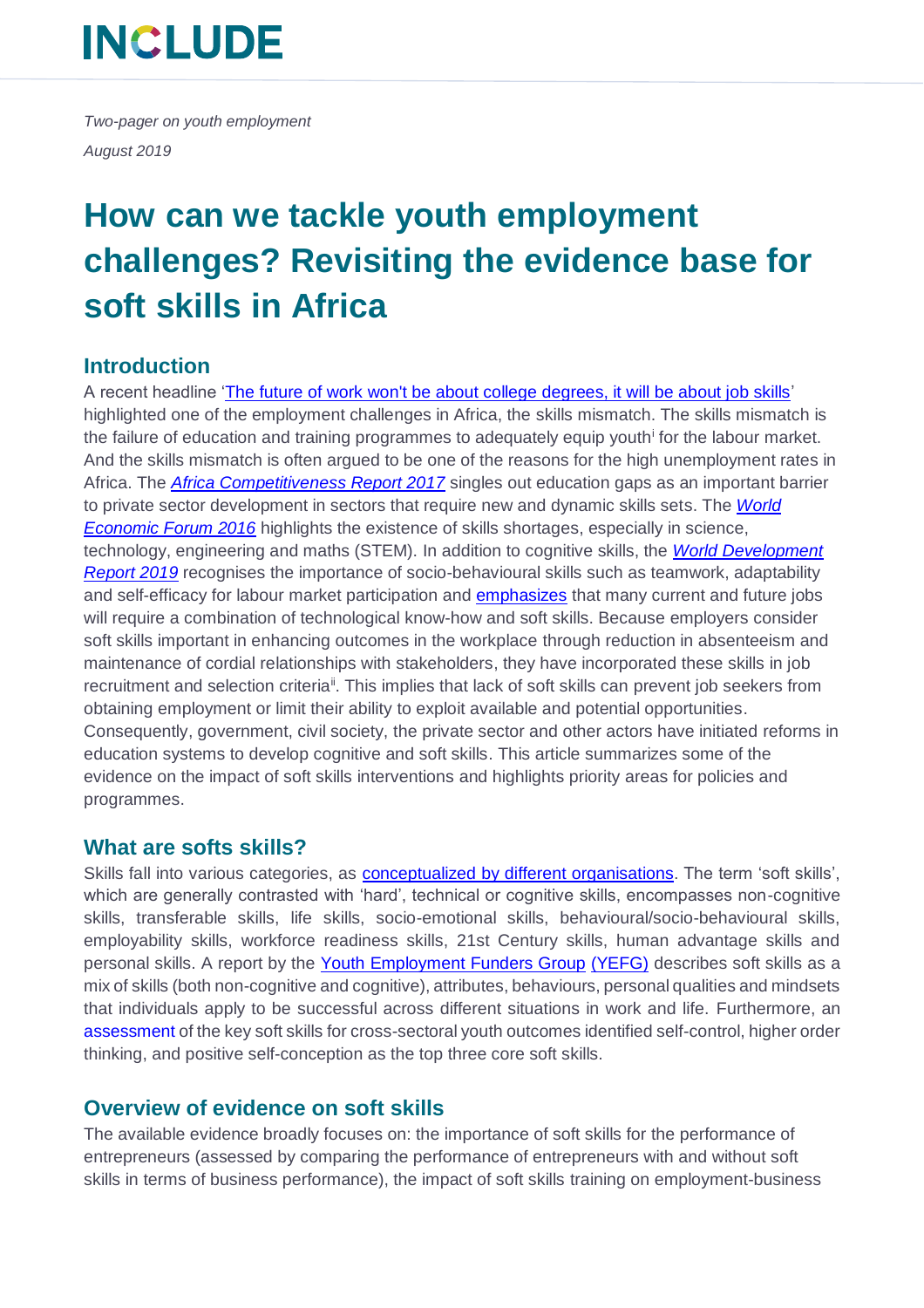outcomes (without directly addressing whether or not soft skills training leads to increased soft skills scores, and the appropriate strategies for the transfer soft skills. This evidence on these aspects, from systematic reviews as well as single studies, is synthesized below.

#### *The importance of soft skills for the performance of entrepreneurs*

Two studies funded under the NWO-WOTRO Research for Inclusive Development in Sub-Saharan Africa (RIDSSA) programme, whose findings have been disseminated by INCLUDE, are relevant in this regard. The first study, *[IT sector in Kenya](https://includeplatform.net/wp-content/uploads/2018/11/Harry-Barkema-policy-brief.pdf)*, looked at the growth of small IT firms in the informal sector. From this project, the soft skills which were associated with enterprise growth were learning to cope with business failures by reflecting on one's role in the failure, development of and tapping into business networks (beyond family ties), a growth mindset to adapt to unexpected changes, and support of new ideas. The second study, *[Empowering Uganda female entrepreneurs](https://includeplatform.net/wp-content/uploads/2018/11/Final-findings-Entrepreneurs-Uganda-INCLUDE-Oct-2018_layout-1.pdf)*, explored strategies to change the mindset of entrepreneurs by enhancing innovative entrepreneurship. The soft skills that were associated with innovative entrepreneurship were motivational resources, such as personal initiative, business confidence and opportunity recognition, and business and social networks. It also appears that some of the entrepreneurs who were trained and accessed information from resource centres had lower quality complaints from customers, generated new business ideas, accessed new markets and had increased confidence.

#### *Impact of soft skills training on employment and business outcomes*

A [systematic review by the Campbell Collaboration](https://www.ilo.org/wcmsp5/groups/public/---ed_emp/documents/publication/wcms_508938.pdf) in 2017 looked at programmes initiated to improve the labour market outcomes of youth in low, middle and high-income countries. From the review, entrepreneurship promotion and skills training were found to have positive effects on employment and earnings, although the effects of employment services and subsidized employment were generally small and non-significant. Furthermore, the estimated programme effects were bigger in low and middle-income countries (LMICs) than in high-income countries, and in programmes that targeted disadvantaged youth. The review considered the relationship between soft skills and labour market outcomes, but did not find any link. In addition, several studies conducted in Africa show positive outcomes of soft skills training. A study on the [outcomes of](https://www.researchgate.net/publication/325720738_Africa)  [mentorship and coaching of students in key soft and employment skills](https://www.researchgate.net/publication/325720738_Africa) in a Kenyan university found that youths with soft skills were more competitive in pursuing employment opportunities than those without. Consequently, the study recommended incorporation of employability programmes (including integration of social entrepreneurship) into the Kenyan educational curriculum at the secondary and tertiary levels. In Burundi, a study assessed the [role of training and tailored coaching](https://www.tandfonline.com/doi/full/10.1080/00220388.2018.1475648)  [of regular cash transfer recipients](https://www.tandfonline.com/doi/full/10.1080/00220388.2018.1475648) in the Concern Worldwide Graduation Model Programme (*Terintambwe*). The findings revealed that training and coaching led to, and catalysed, positive changes, and complemented cash and material support in achieving positive change. [An innovative](https://www.worldbank.org/en/news/feature/2018/01/18/new-mindset-increased-profits-lessons-from-an-innovative-entrepreneurial-training-in-togo)  [entrepreneurial training programme in Togo](https://www.worldbank.org/en/news/feature/2018/01/18/new-mindset-increased-profits-lessons-from-an-innovative-entrepreneurial-training-in-togo) found that personal initiative training led to a boost in profits for microentrepreneurs and was particularly effective for female entrepreneurs. Entrepreneurs who took the personal initiative training introduced more innovative products into their business, they also borrowed more money and employed more workers. In another study in Rwanda, the evaluation of the [Akazi Kanoze program](https://www.brookings.edu/wp-content/uploads/2016/05/Brookings_Skills-for-a-Changing-World_Advancing-Quality-Learning-for-Vibrant-Societies-3.pdf) found that transferable and life skills training (savings groups, financial literacy skills, entrepreneurship training and professional development) strengthened employment outcomes and work readiness. Furthermore, in Kenya's [Employment](https://www.researchgate.net/profile/Joseph_Assan2/publication/325720738_Africa)  [Training Program,](https://www.researchgate.net/profile/Joseph_Assan2/publication/325720738_Africa) mentoring and coaching on key soft and employment skills, including information gap opportunities, was found to reduce youth unemployment. Evaluation of BRAC's Empowerment [and Livelihood for Adolescents \(ELA\),](https://www.ucl.ac.uk/~uctpimr/research/ELA.pdf) which created a new training module for social and emotional skills (SES) and tools for measuring intra and inter-personal skills, found a strong impact of the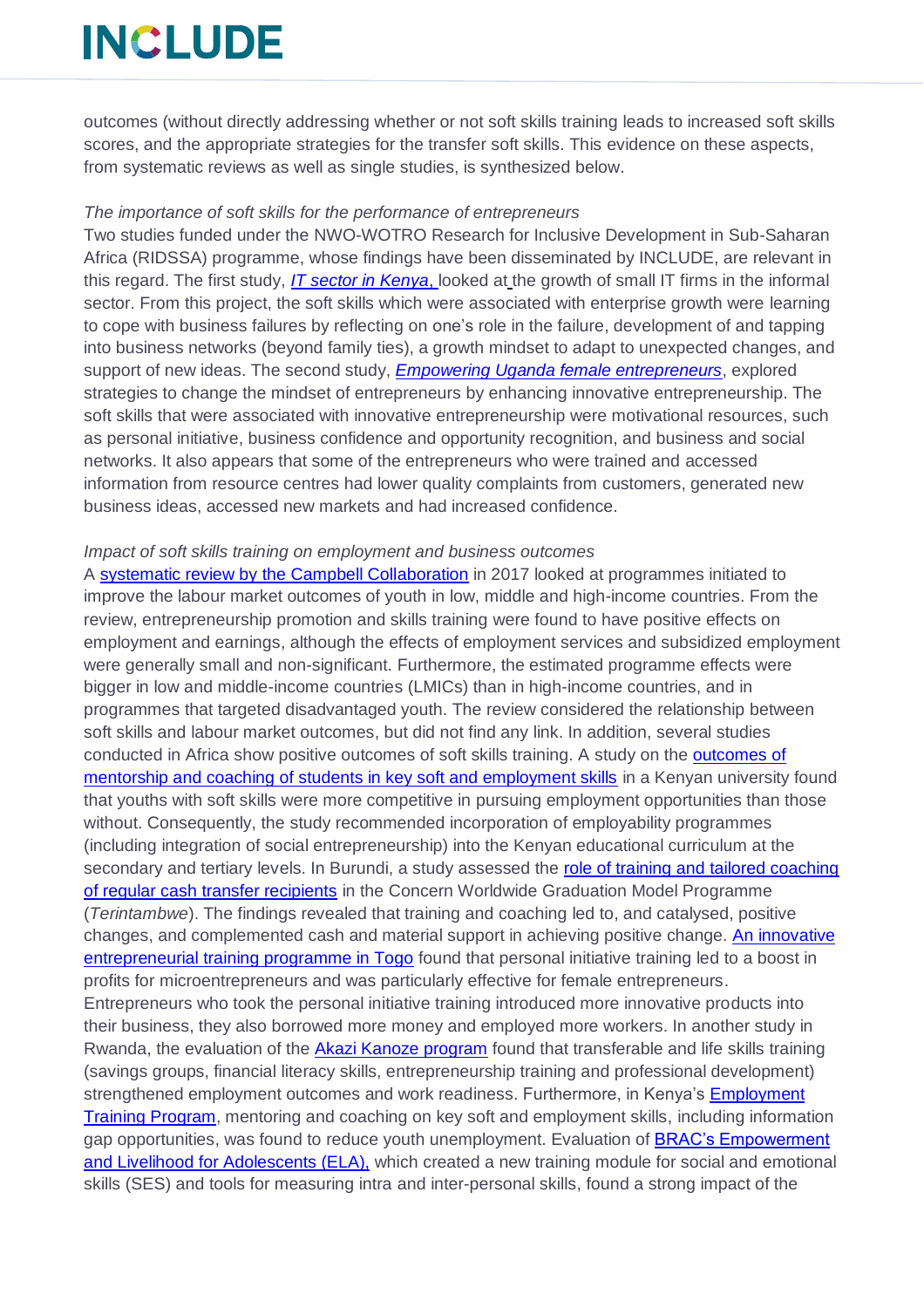programme in multiple settings, including a 48% rise in income generation among all girls in villages with ELA clubs in Uganda. There are also gaps in the evidence on the impact of transferable skills. The 3ie [evidence gap map on youth and transferable skills a](https://gapmaps.3ieimpact.org/evidence-maps/youth-transferable-skills-evidence-gap-map)nd a scoping paper on [the state of](https://www.researchgate.net/profile/Annette_Brown3/publication/281589935_The_state_of_evidence_on_the_impact_of_transferable_skills_programming_on_youth_in_low-_and_middle-income_countries/links/55eef58608ae0af8ee1afabc.pdf)  [evidence on the impact of transferable skills programming on youth in LMICs](https://www.researchgate.net/profile/Annette_Brown3/publication/281589935_The_state_of_evidence_on_the_impact_of_transferable_skills_programming_on_youth_in_low-_and_middle-income_countries/links/55eef58608ae0af8ee1afabc.pdf) show several gaps in the effectiveness of the skills courses inserted in formal education settings. The scoping paper shows that there is growing evidence for standalone transferable skills courses and stand-alone technical vocational education and training (TVET) programmes that intentionally incorporate transferable skills elements, as well as on the effectiveness of interventions to build transferable skills using alternative learning pathways, such as community centres or civil society groups and peer-to-peer learning. These papers show that there are no studies on transferable skills at policy and institutional levels (educational, private sector or political), there is limited evidence on interventions aimed at increasing the teaching of transferable skills in formal education institutions, and there is hardly any evidence on the cost effectiveness and general effectiveness of interventions to increase transferable skills among youth in LMICs.

#### *Appropriate strategies for the transfer soft skills*

On this aspect, studies look at appropriate strategies for transferring soft skills. One study looked [at](https://mastercardfdn.org/wp-content/uploads/2018/05/MCF_SkillsAtScale-March2017-3-1-accessible.pdf)  [the scaling of transferable skills in secondary and vocational education in Africa](https://mastercardfdn.org/wp-content/uploads/2018/05/MCF_SkillsAtScale-March2017-3-1-accessible.pdf) with case studies from Kenya, Rwanda and Nigeria. The study covers three countries that reformed their secondary and TVET education systems and brought transferable skills training into the formal system, which it then scaled up. It shows that scaling up had several challenges including adapting training models for use at scale, because this requires flexibility to suit new environments without losing the key components of the programme, as well as resource constraints and lack of assessment tools for measuring transferable skills. Overall, the scaling of transferable skills programmes is driven by enabling policies, evidence of the impact on youth employment, strong political champions, wide stakeholder engagement, the decentralization of authority for education, and flexible funding.

Despite an increasing focus on soft skills and some evidence that soft skills and entrepreneurship training and coaching has positive effects under some conditions, soft skills interventions are weak, because they do not target [underemployment](https://www.idrc.ca/en/article/youth-employment-sub-saharan-africa-taking-stock-evidence-and-knowledge-gaps) or prevent [replacement effects.](https://static.globalinnovationexchange.org/s3fs-public/asset/document/YE_Final-USAID.pdf)

### **Implications for research, policy and practice**

Drawing on the evidence, this section presents some implication for research, policy and practices:

- *Soft skills are essential due to changes in the nature of work*: However, some questions as to their development remain unanswered due to lack of sufficient evidence. Unanswered questions relate to: the multiple terms used, which make measurement difficult, lack of a commonly-agreed core skills set, the role of soft skills in generating better labour outcomes, the cost-effectiveness of programmes, the implications for countries in different contexts, and the link with technical skills sets. Overall, there is a need for more evidence. To contribute to this, INCLUDE has partnered with the International Development Research Centre (IDRC) and ILO on a three-year programme 'Boosting Decent Employment for Africa's Youth', under the auspices of [Global Initiative on Decent Jobs for Youth,](https://www.decentjobsforyouth.org/global-initiative#who-we-are) to generate new evidence on how [soft skills development and work-based learning](https://includeplatform.net/new-funding-to-boost-decent-employment-for-africas-youth/) may boost economic opportunities for youth.
- *Soft skills are only part of the solution*. The labour market requires a combination of technical and soft skills, as shown in INCLUDE's [synthesis report on Boosting productive employment](https://includeplatform.net/wp-content/uploads/2018/11/PE_synthesis.pdf)  [in Africa: what works and why.](https://includeplatform.net/wp-content/uploads/2018/11/PE_synthesis.pdf) In addition, although skills development is crucial, it only addresses the labour supply component of the labour market. Expansion of the labour market